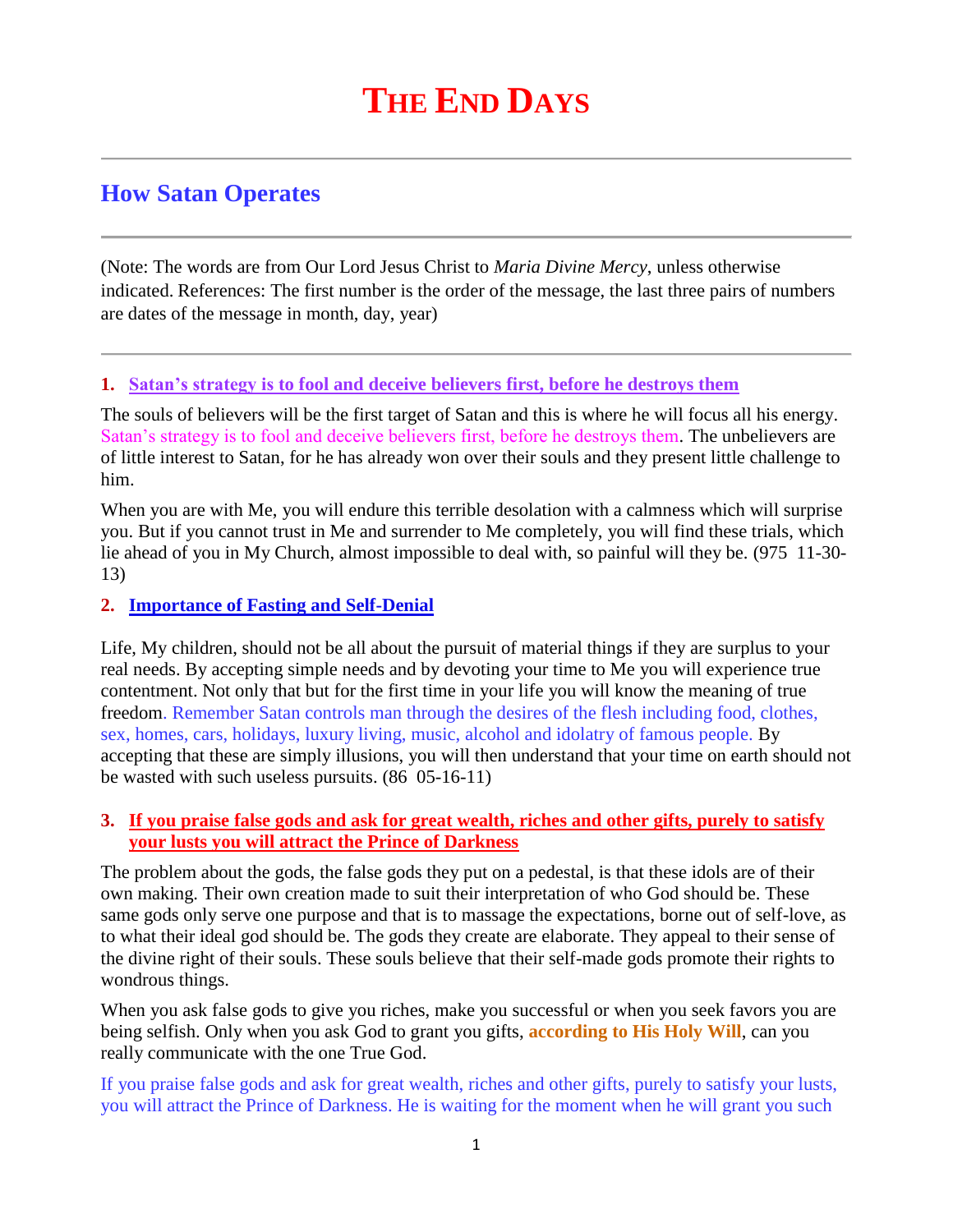favors. Do not open the door to the King of Lies for it will come at a great price. He will exchange such worldly gifts in return for your soul. (529 08-28-12)

# **4. [How The Warning is a gift to mankind](http://www.thewarningsecondcoming.com/how-the-warning-is-a-gift-to-mankind/)**

# **How Satan works through people**

Do you understand the terror that The Deceiver represents? Do you not realize that he lurks behind every single act of selfishness, greed and love of self? While you live what you believe to be your exciting, fun filled and busy life, spending, eating, vanity dressing and constant search for the next entertainment you are blissfully unaware of what is behind your actions.

That secret voice, which you cannot hear but feel – when you feel an urge to act, which coaxes you to seek, seek and seek more fun, thrills, and excitement comes from The Evil One. No matter that your actions cause you to smile, laugh and clap your hands with excitement. It is of little weight. These strong desires are designed to help you seek constant self-gratification. What good is that? Does it make you feel good when it is over? Of course, it doesn't. When you stop and ask yourself what if I could no longer do these things – what then? Would it matter? At first, yes. Perhaps it would be frustrating, but it is only when you are left with nothing that you will need to focus only on keeping yourself alive.

Food will become more important than fun filled material goods. Then when you run out of food and go hungry you will realize that none of those former attractions matter. This is the purification now that will now take place quickly in the world. Through this purification, a form of cleansing, you will become whole again. Then and only then will you be ready to accept the Truth.

#### **How Satan leaves you feeling empty**

My children, you do not see Satan at work. You cannot see him, yet he spends all his time trying to steal you from Me. He causes you terrible pain, children. All the temptations he puts your way, used the worldly appeal of money, beauty, possessions and talent which are devoured by you because of greed and desire. You believe that when you have amassed all these things that you feel complete. Sadly, this is not true. This is the lie that Satan uses to entrap. When those of you who have reached such lofty heights of wealth find that, for whatever reason, you have lost it all then be thankful. For it is only when you come naked of worldly possessions that you can truly allow Me into your heart. (37 01-02-11)

## **5. Non-believers only recognize that God exists through the evil works of Satan**

This chaos is caused by the King of Deceit, Satan, the Evil One who goes to great lengths to hide his identity from mankind. A coward, he works using his powers to seduce. Make no mistake for he has powers which he uses to destroy mankind. He turns man against man. Brother against brother. Neighbor against neighbor. And all with one goal. That is to quickly wreak havoc in as fast a period as he can. He will never stop tormenting you, my children. Face up to his reality. Accept his existence. For non-believers it is only when you finally understand the truth of Satan's existence that the truth will sink in. And that is that God, the Eternal Father really does exist. (79 05-04-11)

## **6. Satan will work through other people to discourage you**

Many of you will not know that Satan is working like this through other people whose views you may respect. But this is just exactly how he works. He will communicate through those poor souls who are attracted to the dark. He will ensure that their minds are blocked to the truth of My glory and the eternal life that is yours by right. Never ever let his influence affect your love for Me. And remember, because he will not win this battle, then those poor souls who follow him will be thrown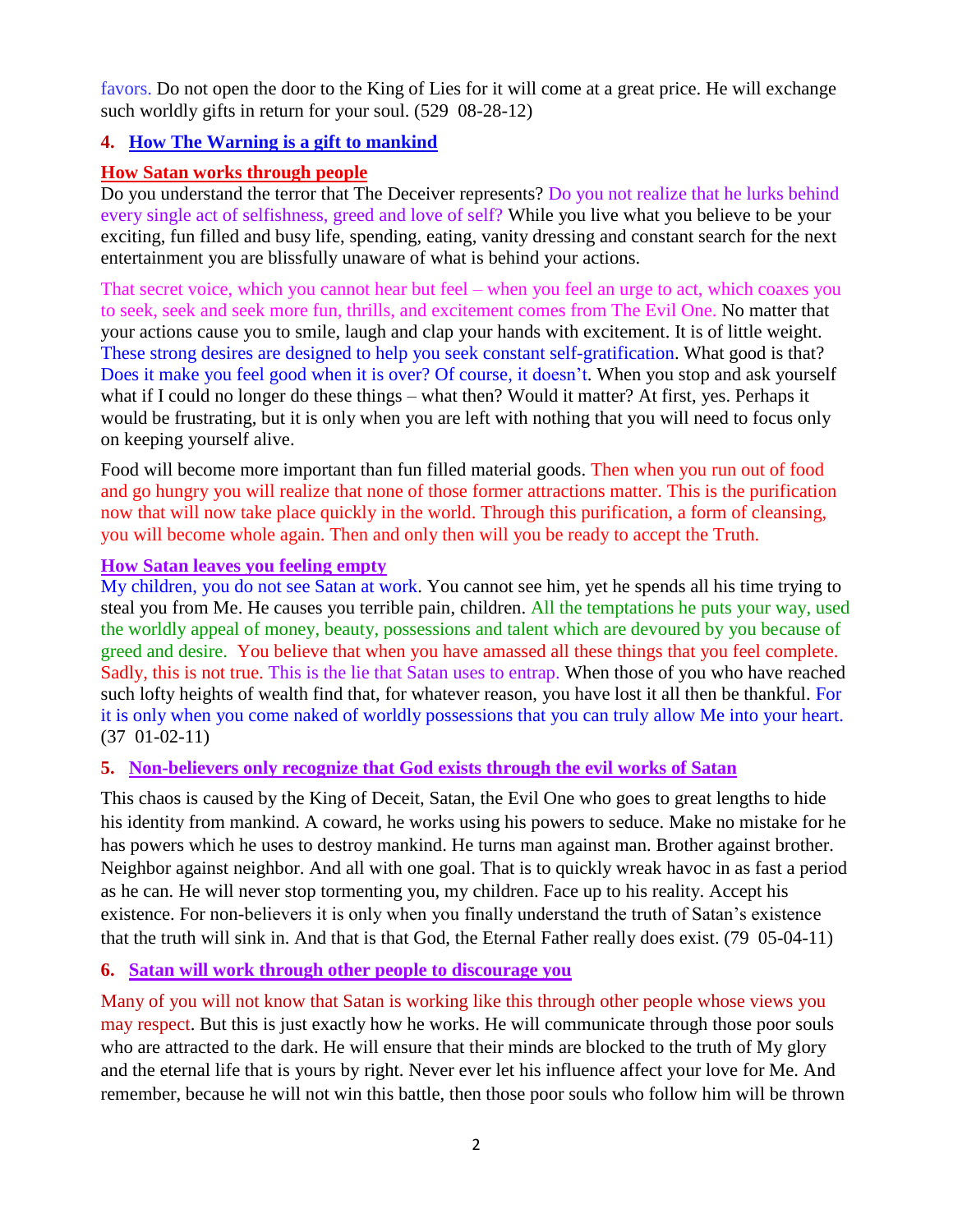into Hell with him. If you desire eternal life then use this time on earth to denounce Satan while you can. (89 05-20-11)

## **7. [Lies, very often, come dressed as good things](http://www.thewarningsecondcoming.com/lies-very-often-come-dressed-as-good-things/)**

Evil will rarely be seen as such, because that is not how Satan plans his deceit upon mankind. He, the evil one, whose works are seen within the words, deeds and acts of weak souls, is careful never to reveal himself. He will, through the poor souls he infests, come across as caring, pleasant and will always present an attractive façade.

The Beast is planning the destruction of humanity in two ways, at this point in time. In the first instance, he is destroying life through abortion, murder and war. In the second instance, he is attacking My Church on Earth so that all churches, which honor Me, Jesus Christ and My beloved Father, are destroyed. (808 06-06-13)

## **8. [Wrong will be seen as right and right will be seen as wrong](http://www.thewarningsecondcoming.com/wrong-will-be-seen-as-right-and-right-will-be-seen-as-wrong/)**

The temptation to sin is a seductive one and the victim will always find it difficult to pull away… Sin and the temptation to engage in the act will always be presented as being a good thing, harmless, and in many cases will be perceived as being right. Wrong will be seen as right and right will be seen as wrong. Everything Satan is involved with, and particularly when he tempts man, with every conceivable reason, to turn his back on God, will be back to front. Everywhere Satan is present there will be confusion. Nothing will be as it should be. Nothing good can come from his infestation. Souls who participate in his schemes will, during and after the sin has been committed, suffer from a deep unsettling conscience. The important lesson here is to avoid situations where you are faced with temptation. To do this, you must pray for the strength to remain in a state of Grace.

**Let no man ever believe he has enough will power to withstand the pressures placed upon him by the spirit of evil.** When you believe this, you will fall suddenly and unexpectedly. You must remain alert, every minute of every day, for you never know when the evil one is at work. **You must, therefore, pray each day the prayer to Saint Michael.**

*"Saint Michael, the Archangel, defend us in battle, be our protection against the wickedness and snares of the Devil. May God rebuke him, we humbly pray and do thou, O Prince of the Heavenly Host, by the Power of God, cast into Hell Satan and all the evil spirits who roam the world seeking the ruin of souls. Amen."* (1,063 03-06-14)

## **9. He will use the [Truth of God to hide behind, until the right moment](http://www.thewarningsecondcoming.com/he-will-use-the-truth-of-god-to-hide-behind-until-the-right-moment/)**

When the Truth is declared, it is not easily accepted, though It be the Word of God. Yet, when lies are presented, dressed up as the Truth, they are more readily accepted, and in most cases, greeted with warm and welcoming arms. Be warned about the lies, which will be presented by My enemies, who declare themselves as My spokespersons. They will misguide you in many ways, for fear that you will catch them out in their deceit. They will spend their time associating with those known to the world as good and holy, pure servants – many of whom are now in Heaven with Me. By association they will be seen to be loyal disciples of such saints. Then they will repeat the Truth of My Teachings and this will confuse you. You will say: "But how can this be?" "This man speaks the truth."

The cunning of the Beast is beyond your comprehension, My beloved followers. He is careful never to reveal himself and so he hides behind the Truth. When he is present in poor, deluded souls, he will use the Truth of God to hide behind, until the right moment. Then, out will be poured obscenities against the Word of God, but to many, this will not be clearly evident. Look behind the